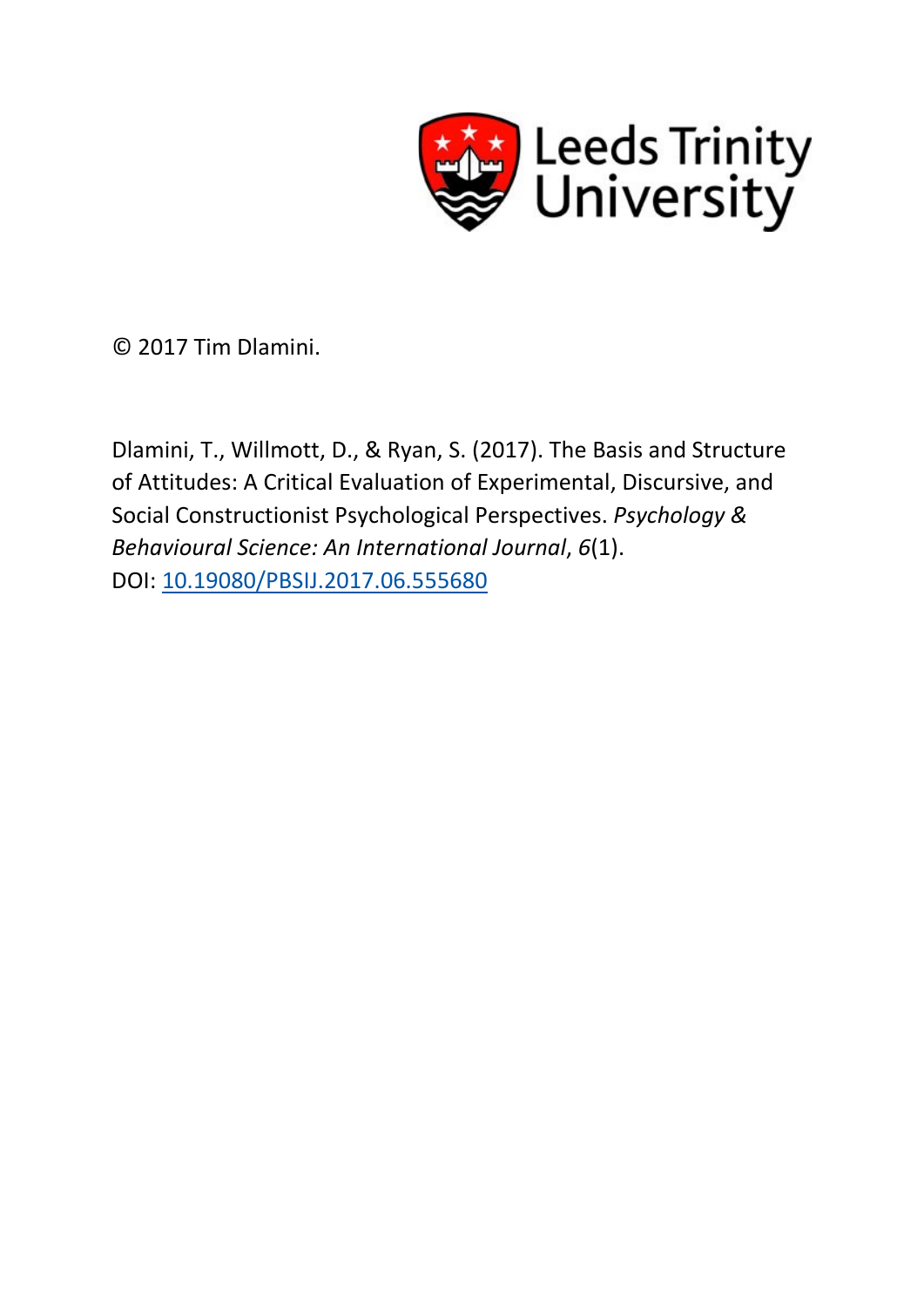

**Review Article Volume 6 Issue 1 - August 2017 [DOI:](http://dx.doi.org/10.19080/PBSIJ.2017.02.555576)** [10.19080/PBSIJ.2017.06.5556](http://dx.doi.org/10.19080/PBSIJ.2017.06.555680)80



**Psychol Behav Sci Int J** Copyright © All rights are reserved by Tim Dlamini

# **The Basis and Structure of Attitudes: A Critical Evaluation of Experimental, Discursive, and Social Constructionist Psychological Perspectives**

# **Tim Dlamini\*, Dominic Willmott and Saskia Ryan**

*Department of Psychology, University of Huddersfield, UK*

**Submission:** March 09, 2017; **Published:** August 29, 2017

**\*Corresponding author:** Tim Dlamini, Doctoral Researcher in Psychology, University of Huddersfield, Huddersfield, HD1 3DH; Email: Themba.Dlamini@hud.ac.uk

#### **Abstract**

This piece will examine the concept of attitudes from three alternative perspectives, exploring which has greater utility for the interpretation and assessment of such governing constructs. Experimental psychologists study attitudes cognitively, arguing for the existence of such an entity. Discursive psychologists argue against the study of 'attitudes,' proposing instead those attitudes should be considered as social constructions which occur through language. Notably, social constructionists claim that categories and concepts that people use to understand psychological phenomena and the world around them are historically, culturally, and contextually specific. The many differing viewpoints and explanations put forward from these perspectives are considered here along with assessing how reliable theory and research conducted to date is deemed to be.

**Keywords:** Attitudes; Social Cognition; Social Constructions; Discursive Psychology

### **Introduction**

The definition of an attitude has remained free from complete consensus and there are, as has remained the case over time, many different definitions. One early yet basic definition by Edwards [1] suggests an attitude to be the degree of positive or negative affect held for a psychological object. A more detailed operationalized definition still widely accepted today is that of Zanna and Rempel [2] who suggest, "we regard an attitude as the categorisation of a stimulus object along an evaluative dimension based upon, or generated from, three general classes of information: (1) cognitive information, (2) affective/ emotional information, and/or (3) information concerning past behaviours or behavioural intentions".

#### **Experimental Approach**

Experimental psychology explores the concept of 'attitudes' from a cognitive perspective arguing that attitudes exist, are susceptible to change over time and influence behaviour, thus can be measured and studied Willmott et al. [3]. It is also thought that attitudes are affected by previous experience, which can have both positive and negative influence upon future behaviour Fishbein, Ajzen [4]. Within the cognitive study of attitudes, research has investigated, and sought to establish a relationship between attitude and behaviour and whether in fact, people act on

the attitudes they hold towards a stimulus object. Much research has claimed to have found direct evidence of attitudes predicting behavioural outcomes within a forensic domain, including; jury voting decisions during trials Willmott [5], biased eyewitness suspect identifications Willmott [6]; Willmott and Sherretts [7], and the continuation of criminal behaviour Willmott and Sherretts [7].

The Theory of Reasoned Action was put forward by Fishbein and Ajzen [4], to test if voluntary behaviour precedes an attitude. The theory is that the weighing up of an attitude held towards something (evaluation of belief's about the behaviour) and subjective norm (assessment of other people's opinions of what the intention will be) lead to a behaviour being intended or not and subsequently performed Fishbein and Ajzen [4]. The theory proposes the best way to predict behaviour is to ask if the person intends to do it or not Fishbein and Ajzen [4].

Although the model has proven of use in the prediction of consumer behaviour intentions Sheppard et al. [8] and been used in numerous studies Hale et al. [9], the theory is subject to critique for being reductionist and not taking into account other variables within the attitude component of the theory. For example, the salience or relevance of a stimulus objects Bass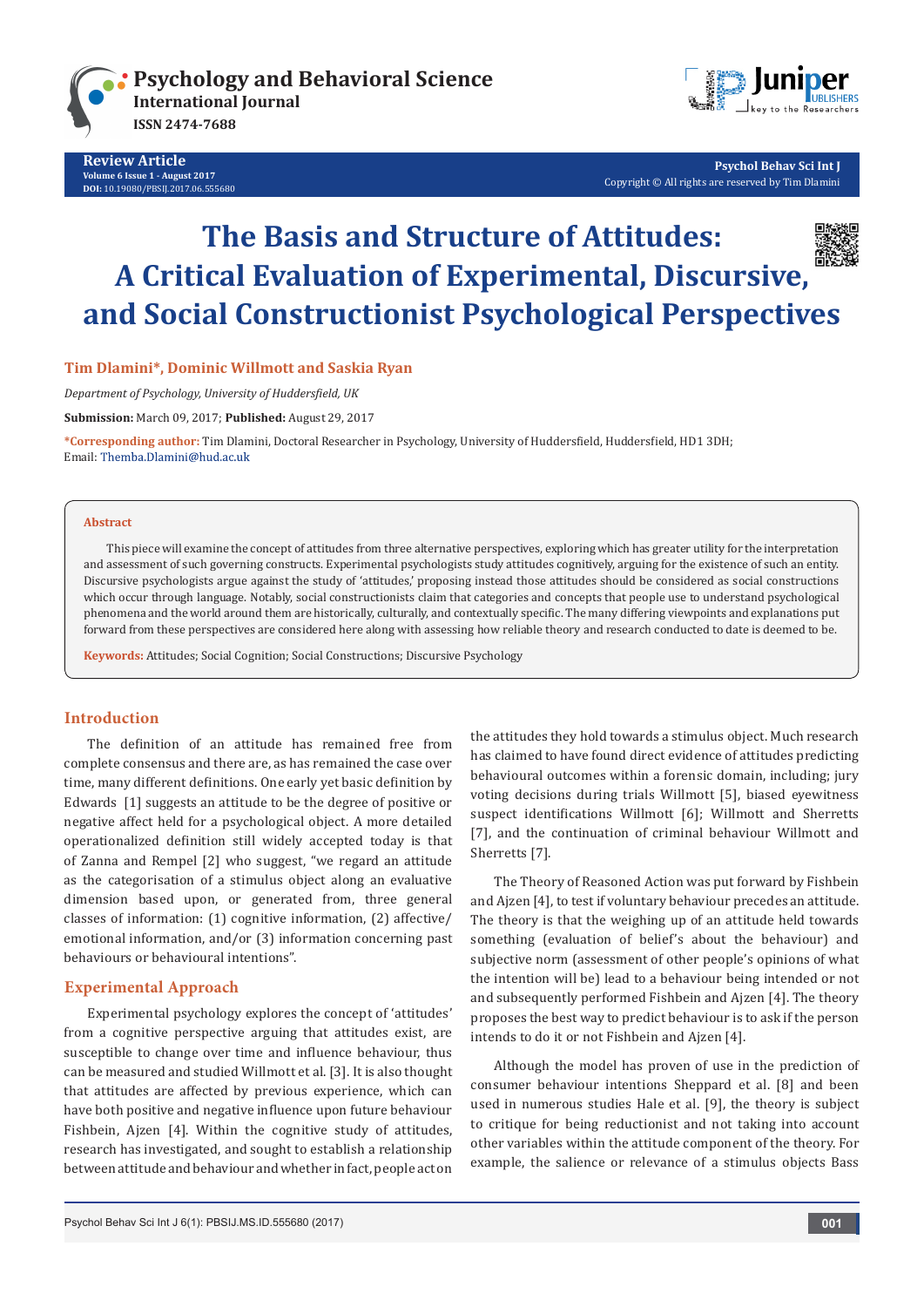and Rosen [10] which may also have an effect on behaviour. Also, the context in which an attitude is formed is suggested to effect predictability of behaviour with Fazio and Zanna [11] suggesting direct experience with the attitude object is likely to more accurately predict behaviour, than indirect, less confident experience which the theory does not account for. The model is also criticized by Aiken [12] for not providing an explanation for the findings of research that suggests past behaviour is often the best predictor of future behaviour and may therefore be lacking in comprehensiveness.

'Ajzen [13] developed the theory further into what was called the theory of planned behaviour which in addition to the type of attitude and subjective norms held, adds the concept of perceived behavioural control. Ajzen [13] stated this involved the individual perceiving the ease or difficulty of actually performing a particular behaviour, determined by factors seen to facilitate or impair the behaviour known as 'accessible control beliefs.' The theory is supported by several subsequent studies showing changes helped better predict behaviour intentions than the original theory a especially in health related areas such as exercise, healthy eating, and safe sex practices Ajzen [13]. Giles and Cairns [14] study also found the application of the theory's components could account for two-thirds of studied behaviours. However, this is in contrast to Wickers [15] similar study reviews of the theory's application which found only 10% support. As a general look at the attitude behaviour link Potter [16] criticises the utility of the attitude concept, which he suggests was made powerful by its claim that once an attitude had been quantitatively measured, subsequent behaviour could then be predicted yet some of the aforementioned research has shown this not to be the case La Piere [17]; Corey [18]; Wicker [19] and even when supported, not with full certainty. This leads to questioning the usefulness of attitude theory's overall Potter [16] and the suggestion that there is something else operating in the relationship between behaviour and attitude.

A classic study conducted by La Piere [17] whereby a Chinese couple were taken to over 200 establishments at a time of open racism in America, found they were only turned away once, but when asked sometime after if they were willing to accept Chinese people as guests, 92% of the same venues who replied, claimed they were not, and only one said yes. Providing a strong indication that there is an inconsistency between what people say and do. Subsequent research by Corey [18] and a metaanalysis by Wicker [19], concurred with this finding. Providing evidence for both variations of the theory and that behaviour does precede attitudes held.

Also discussed through a cognitive perspective of attitude study is Cognitive Dissonance Theory, defined as a distressing mental state whereby people find themselves holding contradictory ideas at the same time Festinger [19]. This subsequently motivates them to reduce dissonance through justifying and rationalising behaviour to themselves, leading

to subsequent changes in attitudes Augoustinos and Walker [20]. Cognitive Dissonance is thought to be caused by this rationalisation causing conflict with the individuals' self-concept that can lead to confirmation bias Festinger [20]. This theory has been applied to a wealth of research and has offered support for the notion that attitudes precede behaviour (Aronson 1989; Opton 1971; Willmott, 2017a; Willmott & Oostinga, 2017).

Alternatively, Bem [26] criticised the emphasis the theory placed on how much people think about contradictory attitudes, suggesting instead the Self-Perception Theory, whereby attitudes are inferred by looking at an individual's own behaviour. Discursive psychologists criticise this theory on the basis of it being entwined with consistency theories, arguing that assuming people are motivated to be consistent and balanced in attitudes and beliefs they hold is inaccurate, as people are far more tolerant of cognitive inconsistencies than the theory assumes Billig [27]. The concept was also challenged by Cooper and Fazio [28] who suggested dissonance was not caused by inconsistency of beliefs, but due to the negative consequences associated with something such as a lie.

#### **Discursive Approach**

The Discursive approach examines how arguments and opinions are constructed in society and culture, through the use of language potter and Wetherell [29]. Potter [27] states that through this perspective, an 'attitude' is not viewed as an abstract construct or entity that individuals possess, but a concept that people use to make sense of the world and proposed three basic elements of discourse that explain this. Construction ; whereby people construct versions of events from interactions differently and how these versions are subsequently established. Action ; where actions and recourses are performed by people when talking and writing, revealed through analysing discourse such as defending the self, criticising or persuading others, and Rhetoric ; believed to be used to counter conflicting alternatives of events and action that individuals have an interest in Edwaards and Potter [30]. Potter used the discursive analysis of Chancellor Lawson's resignation from Margaret Thatcher's cabinet in 1989 to support this idea, finding elements of the three components in the chancellor's subsequent interview discourse, believed to be aimed to counter Thatcher's version of events in the parliament as mentioned above exchange Edwards, Potter [1].

Billig [31] also supports this idea, suggesting that people's versions of events are usually designed to counter alternatives in ongoing arguments, as do Wetherell and Maybin [32] who state as the discursive perspective is a Social Constructionist Theory, the interaction not the individual should be studied and therefore the chancellors resignation should be examined in terms of motives which may have arisen from interactions and social constructions, not motives in the abstract sense of inner psychological space.

The discourse of opinions and arguments expressed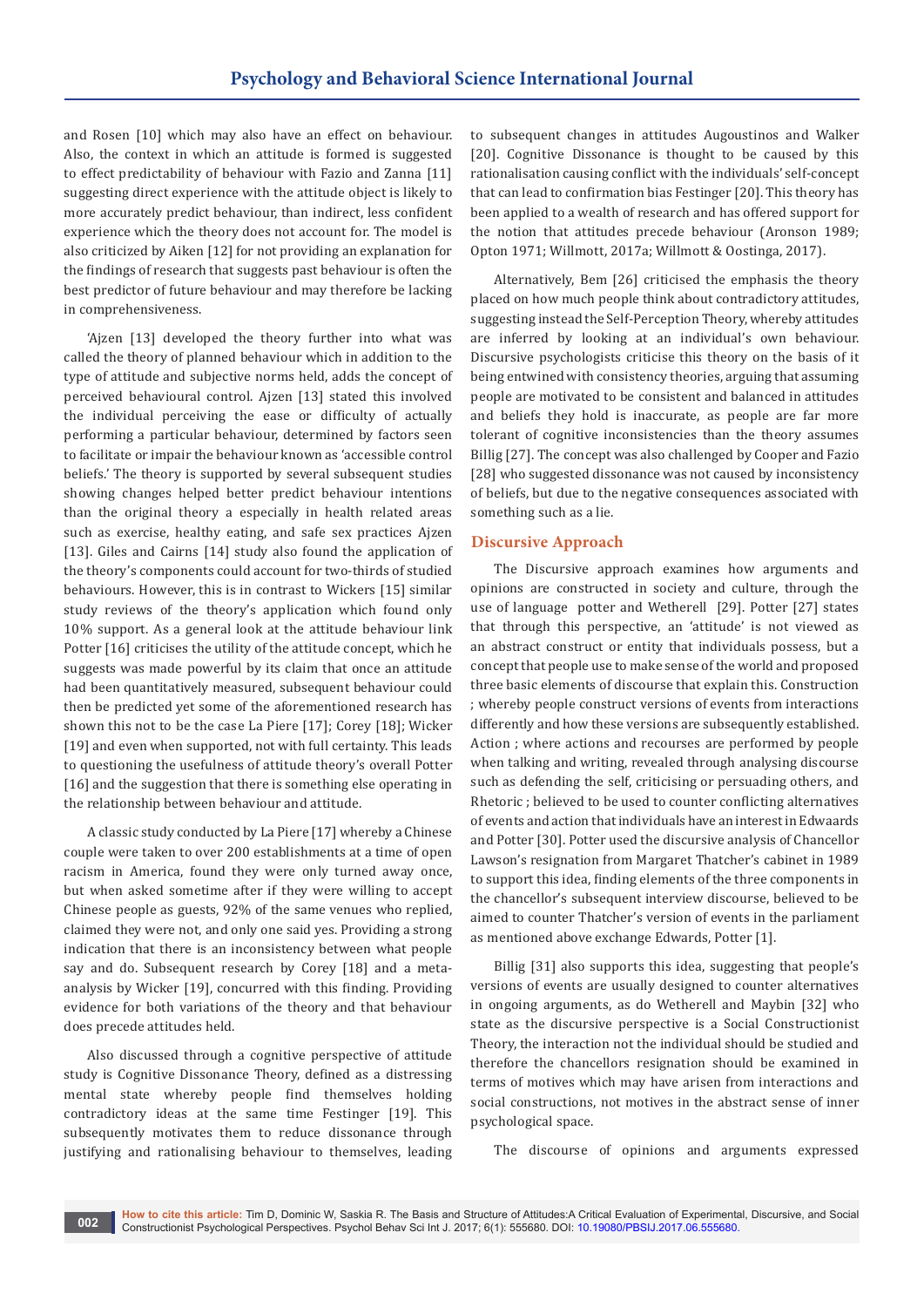through everyday interaction's such as conversation are also studied by looking at peoples representations, evaluations, and resources that are drawn on to establish what functions they serve. Atkinson [33-35] proposed the idea of political oratory whereby talk is structured in a way to have persuasive influence. The three components are suggested to be the skilful use of language, which has observable measures of success such as audience's responses to speech, made effective from skills used in everyday conversation Heritage and Greatbatch [36]. Combined with several other features Atkinson suggested, such as naming individuals, three part lists and contrasting views can have persuasive manipulation effects Potter [16]. This concept is supported by Atkinson's own discursive analyses of political speeches Atkinson [37] and that of Jefferson [38] who found lists commonly consisted of three parts in conversation.

A classic study by Pomerantz [39] who analysed conversations in real life settings, found when a speaker made evaluative assessments, the recipient commonly put forward their own assessment straight after, such as an audience clapping a speech, which also strengthens Atkinson's concept However, Atkinson [30] himself, and Heritage, Greatbatch [36], do suggest that devices used by orators to gain applause are extensive and not fully known.

Heritage and Greatbatch [36] developed Atkinson's [30] concept studying political party speeches in 1981 Britain and identified six 'rhetorical formats' for oratory persuasion and found although two-thirds of 1588 sets of applause proceeded combinations of the six rhetoric formats, the other third set of applauses were unexplained under political oratory concepts Heritage and Greatbatch [36].

Many scholars have made strong suggestions about the importance of recognising the social, historical, and ideological origins of psychological concepts e.g. Gergen [40]; Sampson [41]; Parker [42]. In her recent writings, Burr [43] asserts that while there are theoretical differences within mainstream psychology, its adherence to what she calls an ''essentialist model' (p.6) focuses on the unique and self-contained individual, as such attitudes, beliefs, thoughts, and memories are acknowledged as psychological structures that are intrinsically part and parcel of being human. Conversely, an argument put forward by social constructionist is, according to Burr 'that there are no essences inside people that make them what they are' (p.6). In this sense, social construction takes a different direction from the notion of essentialism upheld by mainstream psychology.

#### **Social Constructions**

For Gergen [44], construction challenges conventional knowledge and represents an orientation to social reality and understandings. In his depiction of social construction as a movement in modern psychology, Gergen [45] argues that what human beings take to be knowledge of the world is not a product of induction or the testing of hypothesis but rather constructed through language, culture and context. Gergen [45] further

argues that many social psychologists, which are influenced by the constructionist claims, are dissatisfied with the political implications of human experimentation, and choose instead to explore how reality and psychological phenomena is constructed within the society.

While conventional psychology has predominantly theorized people attitudes from an individualist perspective or 'essentialist model' Burr [46], and consequently giving value to isolation over relationships, it is, therefore, compelling to look beyond an individual level. We are drawn towards claims made by social constructionists and discursive psychology and these are discussed here rather more generally. Many proponents of social construction and discursive psychologist have taken a stronger view towards understanding people's attitudes from a profoundly socialized notion of the self as an alternative to the individualistic, and predominantly reductionist approach favoured by mainstream social psychology (E.g. Burr [43]; Potter and Wetherell [39]; Gergen [47]; Shotter [48]; Sampson [41]; Hermans and Kempen [49].

The approach taken by experimental psychologists to studying people's attitudes and other psychological entities has not only allowed social constructionists to critique and question individualism as a way of understanding people's behaviour, despite having dominated psychology's history, but position social psychology more towards exploring patterns of relationship and language as a knowledge generating platform Gergen [50]. It further argues that in the postmodern era, the immediacy of human relationships dissolves the self, thus making it lose its traditional sense of logic and integrity.

 On a similar viewpoint, Burr [43] asserts that people's identity originates not from inside the person, but from the social world. Burr further argues that even particular diseases are not objectively defined medical objects but are social entities. For example, Burr [43] takes us back to when homosexuality...'was a disease under the Diagnostic Statistical Manual of Mental Disorders (DSM-II), but after transformations in social attitudes and campaigns, it was removed from the list. From this, it is apparent that cultural contexts, norms, and beliefs can influence people's attitudes, and therefore shape their reality and understandings.

Burr [43] further raises an interesting comment that the role of language within social construction is not a straightforward vehicle for transmitting thoughts and feelings, but in fact makes thoughts possible by constructing concepts. Put simply, Burr suggests that it is language that makes thoughts and concepts possible. Since language provides a means of structuring the way the world is experienced and predates concepts, the social constructionist's claim that people's attitudes and all so-called realities of social life are constructed, negotiated and situated in particular historical circumstances is much less of an unsubstantiated claim but one which is compelling.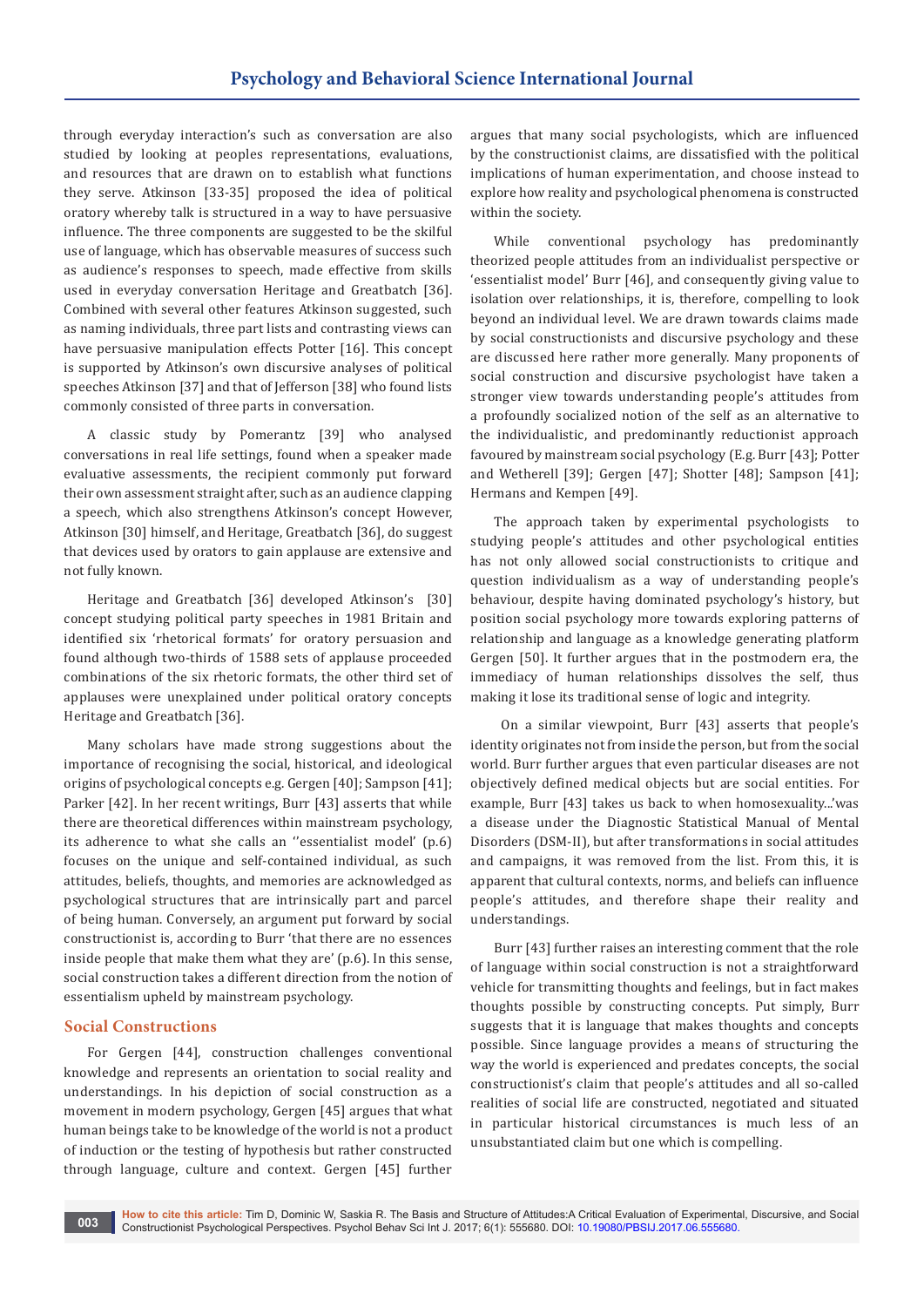As explained in the introduction, the cognitive stance argues that attitudes exist, change over time and influence behaviour, whereas Burr [43]writes that discursive psychology acknowledges mental processes but, similar to behaviourism, does not relate mental processes to understanding behaviour. Another concept closely aligned to the general views held by social constructionists is that conceptualised by symbolic interactions, which, as put by Flory [51], suggest 'society and individuals are the product of interaction between people and that this interaction takes place through the use of symbols which have to mean for the individuals involved'.

Returning briefly to the subject of language and attitudes, Kraus and Chiu [52] points out that language permeates social life and is the foremost pathway on which cultural knowledge is transmitted. Thus, language is a primary means by which individuals gain access to the contents of other peoples' mind Krauss and Chiu [52]. Interestingly, Bandura, in his social cognitive theory of personality, notes a 'reciprocal causality' thus internal personal factors [cognitive, affective and biological events], behavioural patterns and environmental events (social) all interact, bi-directionally, as determinants that influence one another. According to Bandura, human adaptation and change are rooted in social systems however, in suggesting the notion of reciprocal causality, Bandura overlooks the role of language as a means in which social systems operate. He further argues that 'personal agency operates within a broad network of sociostructural influences' and that people are producers as well as products of social systems Bandura [53].

However, Burr [46] suggests a need for a critical stance toward understanding the world and taken for granted aspects of knowledge. She further argues that while mainstream psychology's agenda lies around the discovery of psychological phenomena, such as how attitudes are moulded among people, social constructionism argues that the ways in which we commonly understand the world, the categories and concepts we use (e.g., attitudes) are historically and culturally specific (p.4).

Language and meanings embedded in it, has, in general, been of interest to discursive psychologists Billig [54] and social constructionists Burr [46]. According to Burr, people acquire concepts and categories through language and this is further sustained over time by those who share a particular culture and language. From a discursive psychological viewpoint Potter and Hepburn [55] argue that instead of seeing attitudes as mental entities that influence behaviour (as theorised in social cognition) and as already discussed above in the Theory of Planned Behaviour Ajzen [56], discursive psychologists conceptualise them in terms of discourse. 'For the purpose of understanding entities such as attitudes, perception and memory, to name few, Potter and Hepburn (2007, p.2) assert that it is not discursive psychology's aim 'to get inside people's heads to get at these entities' but rather, the focus is directed on 'talk and text in social practices'.

# **Conclusion**

Overall, experimental psychologists offer much critique over discursive approaches, questioning how reliable generalisations and representation of the findings are from discourse when a causal effect is established without systematic experimental investigation Abram and Hogg [57]. However, Potter and Wetherell [48] proposed a counter critique by stating that by focusing on the organisation of discourse and what the speaker is aiming to do «discourse analysis does not take for granted accounts reflecting underlying attitudes and dispositions» as does cognitive attitude study. Potter [55] also claims that looking at evaluative expressions through discourse and conversation analysis in naturalistic studies, is more productive than looking at attitudes as discrete cognitive entities conducted in false experimental settings. Measurement scales used in cognitive attitude study such as Likert attitude scales, have been criticised from a discursive perspective as research carried out in New Zealand towards racism suggests people modify their evaluations and description on a momentary basis depending on the context they're in, and thus the measurement scales don't adequately measure 'attitudes' other than in that context, at that time Wetherell and Potter [55].

Alternatively, Azjen [50] states attitude is a hypothetical construct that is not directly observable but becomes observable and measurable using Likert scales to determine a degree of attitude which discursive psychology cannot do. Certainly, a wealth of research has made use of such scales within the domain of experimental psychology for prosocial assessment and change Willmott [59]. However the discursive perspective disagrees that attitudes can be measured at all, with Potter and Wetherell [55] criticising methods of measuring an 'attitude,' opposing that selfreported questionnaires have the power to assess participant's internal mental state at all. Both of the perspectives have been discussed and evaluated on their usefulness supported by both theory and research in the 'attitude' existence debate. As has been argued, the different points of view agree that meaning is constructed through language but, disagree with how it should be studied and what is actually constructed. What can be drawn from the research conducted for this piece is, although the cognitive experimental approach has firm roots in its work on attitudes over the years and has much supporting theory and literature, it also has a lot of criticism and refuting literature. The discursive approach to examining attitudes through the construction of language on worldly events seems to have much contemporary, supportive research and excitement generated around it.

The discursive theoretical methods discussed in this piece are but a tiny selection of concepts, theories, and methods of analysing language which seems to be ever growing and has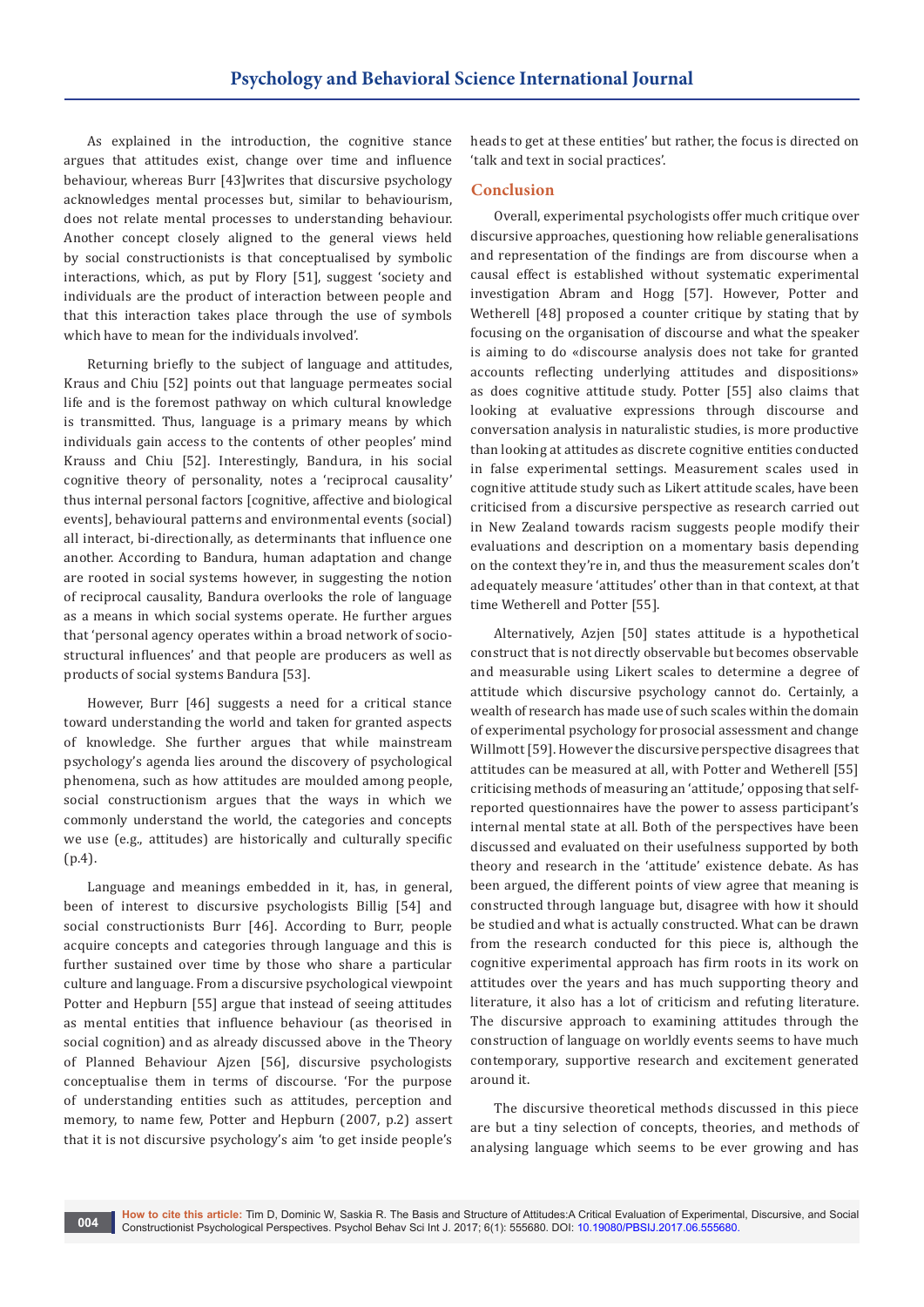much scope for useful developments in the future study of worldly events and psychological phenomena. Abram and Hogg [57] make a final useful concluding statement on the debate between the perspectives, stating would it not be better for discursive analysis be integrated with, rather than set against, social psychology, a question that time may answer [60-63].

#### **References**

- 1. Edwards AL (1957) Techniques of attitude scale construction. Appleton-Century-Crofts, New York, USA.
- 2. Zanna MP, Rempel JK (1988) Attitudes: A new look at an old concept. In: Bartal D, Kruglanski AK, (Eds.). The social psychology of knowledge. Cambridge University Press, Cambridge, USA.
- 3. [Willmott D, Mojtahedi D, Ryan S, Sherretts N, Simpson O, et al. \(2017\)](https://www.ecronicon.com/ecpp/pdf/ECPP-03-00077.pdf)  [Psychometric tests as a measure of Personality: A Critical Assessment](https://www.ecronicon.com/ecpp/pdf/ECPP-03-00077.pdf)  [of Trait versus Situationalist Positions and the NEO Personality](https://www.ecronicon.com/ecpp/pdf/ECPP-03-00077.pdf)  [Inventory \(NEO-PI-R\). EC Psychology and Psychiatry 3\(1\): 13-18.](https://www.ecronicon.com/ecpp/pdf/ECPP-03-00077.pdf)
- 4. Fishbein M, Ajzen I (1975) Belief, attitude, intention, and behaviour: An Introduction to theory and research. Addison-Wesley, Massachusetts, USA.
- 5. Willmott D (2016a) Is Jury Bias Preventing Justice for Rape Victims? The Conversation.
- 6. Willmott D (2017b) Is it Strange or is it Scary? Examining Salience and Arousal Explanations of the "Weapons Focus Effect". Internet Journal of Criminology.
- 7. Willmott D, Sherretts N (2016) Individual Differences in Eyewitness Identification Accuracy between Sequential and Simultaneous Lineups: Consequences for Police Practice and Jury Decisions. Current Issues in Personality Psychology 4(4): 228-239.
- 8. Sheppard BH, Hartwick J, Warshaw PR (1988) The theory of reasoned action: A meta-analysis of past research with recommendations for modifications and future research. Journal of Consumer Research 15: 325-343.
- 9. Hale JL, Householder BJ, Greene KL (2003) The theory of reasoned action. In: JP Dillard, Pfau M, (Eds.). The persuasion handbook: Developments in theory and practice. California, USA.
- 10. [Bass AR, Rosen H \(1969\) Some potential moderator variables in](http://journals.sagepub.com/doi/abs/10.1177/001316446902900208?journalCode=epma)  [attitude research. Educational and Psychological Measurement 29\(2\):](http://journals.sagepub.com/doi/abs/10.1177/001316446902900208?journalCode=epma)  [331-348.](http://journals.sagepub.com/doi/abs/10.1177/001316446902900208?journalCode=epma)
- 11. [Fazio RH, Zanna MP \(1978\) Attitudinal qualities relating to the strength](https://www.researchgate.net/publication/222162427_Attitude_qualities_relating_to_the_strength_of_attitude-behavior_relationship)  [of the attitude-behaviour relationship. Journal of Experimental Social](https://www.researchgate.net/publication/222162427_Attitude_qualities_relating_to_the_strength_of_attitude-behavior_relationship)  [Psychology 14: 228-243.](https://www.researchgate.net/publication/222162427_Attitude_qualities_relating_to_the_strength_of_attitude-behavior_relationship)
- 12. Aiken LR (2002) Attitudes and related psychosocial constructs: Theories, Assessment and research. London.
- 13. Ajzen I (1988) Attitudes, Personality and Behaviour, Chicago, USA.
- 14. [Giles M, Cairns E \(1995\) Blood donation and Azjen's theory of planned](https://www.ncbi.nlm.nih.gov/pubmed/7620844)  [behaviour: An examination of perceived behavioural control. British](https://www.ncbi.nlm.nih.gov/pubmed/7620844)  [Journal of Social Psychology 34\(1\): 178-188.](https://www.ncbi.nlm.nih.gov/pubmed/7620844)
- 15. Wicker AW (1971) An examination of the "other variables" explanation of the attitude-behaviour inconsistency. Journal of personality and social psychology 19: 18-30.
- 16. Potter T (1996) Attitudes, Social Representations and Discursive psychology. In: Wetherell M, (Eds.) Social psychology: Identities, groups and social issues London.
- 17. La Piere R (1934) Attitudes vs. Actions. Social Forces 13: 230-237.
- 18. [Corey SM \(1937\) Professed attitudes and actual behaviour. Journal of](https://www.researchgate.net/publication/232460544_Professed_attitudes_and_actual_behavior)  [Educational Psychology, 28: 145-148.](https://www.researchgate.net/publication/232460544_Professed_attitudes_and_actual_behavior)
- 19. Festinger L (1957) A theory of cognitive dissonance. Stanford University Press, California, USA.
- 20. Augoustinos M, Walker I (1995) Social Cognition: An integrated Introduction. London.
- 21. Festinger L, Riecken HW, Schachter S (1956) When prophecy fails. University of Minnesota Press, USA.
- 22. Aronson E (1989) Analysis, synthesis, and the treasuring of the old' Personality and Social. Psychology Bulletin 15(4): 508-512.
- 23. Opton EM (1971) It never happened and besides they deserved it. In: Sanford N, Comstock C (Eds.). Sanctions for evil, Jossey-Bass, San Francisco, USA.
- 24. Willmott D (2017a) Jury Psychology. In B Baker, R Minhas, L Wilson (Eds.). Psychology and Law: Factbook (2nd edn.). European Association of Psychology and Law.
- 25. Willmott D, Oostinga M (2017) Scientific Jury Selection. In B Baker, R Minha, L Wilson (Eds.). Psychology and Law: Factbook (2nd edn.). European Association of Psychology and Law.
- 26. [Bem DJ \(1967\) Self-perception: An alternative interpretation of](https://www.ncbi.nlm.nih.gov/pubmed/5342882)  [cognitive dissonance phenomena. Psychological Review 74\(3\): 183-](https://www.ncbi.nlm.nih.gov/pubmed/5342882) [200.](https://www.ncbi.nlm.nih.gov/pubmed/5342882)
- 27. Billig M (1987) Arguing and thinking: A rhetorical approach to social psychology. University Press, Cambridge, USA.
- 28. Cooper J, Fazio RH (1984) A new look at dissonance theory. In: Berkowitz L (Eds.). Advances in experimental social psychology. Academic Press, New York, USA.
- 29. [Potter J, Wetherell M \(1987\) Discourse and Social Psychology: Beyond](https://us.sagepub.com/en-us/nam/discourse-and-social-psychology/book202303/)  [Attitudes and Behaviour. London.](https://us.sagepub.com/en-us/nam/discourse-and-social-psychology/book202303/)
- 30. Edwards D, Potter J (1992) Discursive psychology.
- 31. Billig M (1992) Studying the thinking society: Social representations, rhetoric and attitudes. In: Breakwell G, Canter D (Eds.). Empirical approaches to social representations. Oxford University Press, UK.
- 32. Wetherell M, Maybin J (1996) The distributed self: A social Constructionist perspective. In: Stevens R (Eds.). Social Psychology: Understanding the self. London.
- 33. Atkinson JM (1983) Two devices for generating audience approval: A comparative analysis of public Discourse and texts. In: Ehlinch K, Van Riemsdijk H (Eds.). Connectedness in sentence, Discourse and text Tilburg: Tilburg Papers in Linguistics.
- 34. Atkinson JM (1984a) Our master's voices: The Language and body of politics. London. Methuen.
- 35. Atkinson JM (1984b) Public speaking and audience response: some techniques for inviting applause. In: Atkinson JM, Heritage JC (Eds.). Structures of social action: Studies in Conversation analysis Cambridge University Press, Cambridge, USA.
- 36. Heritage J, Greatbatch D (1986) Generating applause: A study of Rhetoric and response at political conferences. American Journal of Sociology 92: 110-157.
- 37. Atkinson JM (1985) Refusing invited applause: Preliminary observations from a case study of Charismatic Oratory. In: Van Dijk TA (Eds.). A Handbook of Discourse analysis. 3rd edn. New York: Academic Press.
- 38. Jefferson G (1989) Preliminary notes on a possible metric which provides for a standard maximum' silence of approximately one second in conversation. Multilingual Matters.
- 39. Pomerantz A (1984) Agreeing and disagreeing with assessments: Some features of preferred/Dispreferred turn shapes. In: Atkinson JM, Heritage J (Eds.). Structures of social action: Studies in Conversation analysis Cambridge: University Press, Cambridge, USA.

**How to cite this article:** Tim D, Dominic W, Saskia R. The Basis and Structure of Attitudes:A Critical Evaluation of Experimental, Discursive, and Social Constructionist Psychological Perspectives. Psychol Behav Sci Int J. 2017; 6(1): 555680. DOI: [10.19080/PBSIJ.2017.06.5556](http://dx.doi.org/10.19080/PBSIJ.2017.06.555680)80. **005**